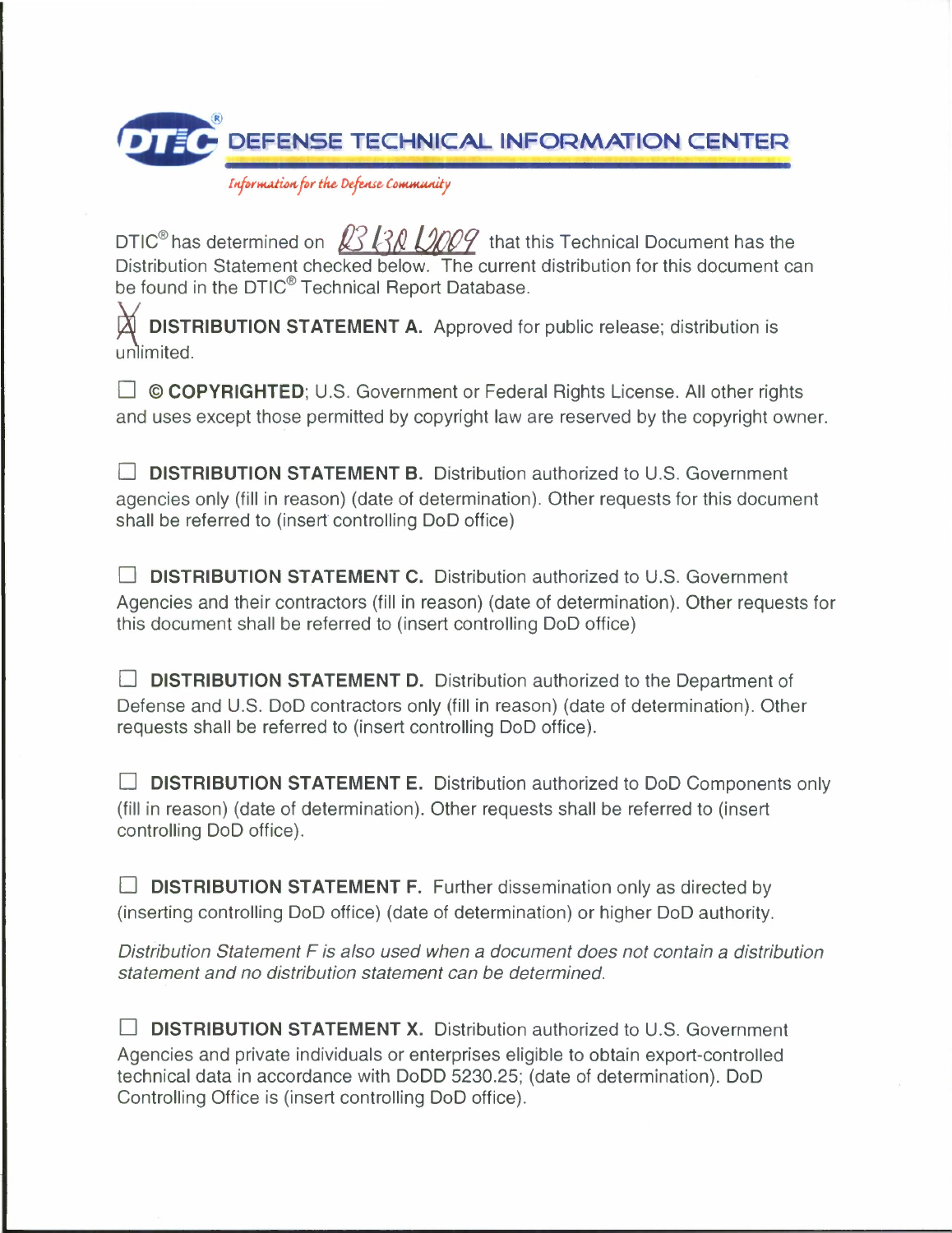## **DARPA CS Study Panel 2007: Final Report** Noah Smith, Carnegie Mellon University, nasmith@cs.cmu.edu

### 1. Programmatic

 $\bullet$ 

<sup>I</sup> have attended the four Computer Science Study Panel (CSSP) sessions, in April, June, July, and October 2007. <sup>I</sup> found the sessions to be highly interesting, both as a eitizen and as a scientist. Because my research deals with information - in particular, automated processing of language data like text and speech  $-1$  saw the greatest connection with my research in the final session when we interact with the intelligence community. <sup>I</sup> also visited the National Security Agency in August. <sup>I</sup> gave an overview of my research there and spoke informally with various NSA personnel to learn more about NSA's interests in natural language technology, which <sup>I</sup> knew prior to this program to be quite strong.

The impact of this program on my research vision was huge. The three key lessons for me are as follows. First, the DOD has more non-technical challenges than it has technical ones; some of these can be addressed by improving basic technical competence and understanding of technology across all levels of the DOD. This probably requires a fundamental change in the way computing (and engineering in general) is presented in college curricula and before. As in many other US organizations, the average DOD employee simply does not understand computers well enough to know how to critically appraise the tools him to help him do his work, or contemplate how they might be made more sophisticated in non-trivial ways. Second, the "information overload" problem is not a problem of filtering; it is a problem of visualization and presentation. "More" data and information are only overwhelming if they are presented badly. Third, intelligent computer systems need to be placed in the hands of DOD people much earlier in the research process; much of what the field works on today will assuredly hold no benefit for the DOD, and will be evaluated by DOD persons much too late to have an effect. This interaction need not be via demonstrations and requirements statements; it would preferably be through natural conversations with the men and women who might use the end-products of academic research, even if the researchers themselves arc not creating those end-products.

### 2. Technical

My technical interest is in natural language understanding by computer programs. "Understanding" is an ill-defined goal; normally researchers in my field focus on specific intelligent behaviors (such as summarizing documents or translating sentences between languages), more natural user interfaces (such as speech recognition and synthesis), or deep "understanding" within narrow domains. My particular interest is in core natural language processing tasks (such as syntactic parsing) and learning algorithms that can build these capabilities out of data.

# **20090325051**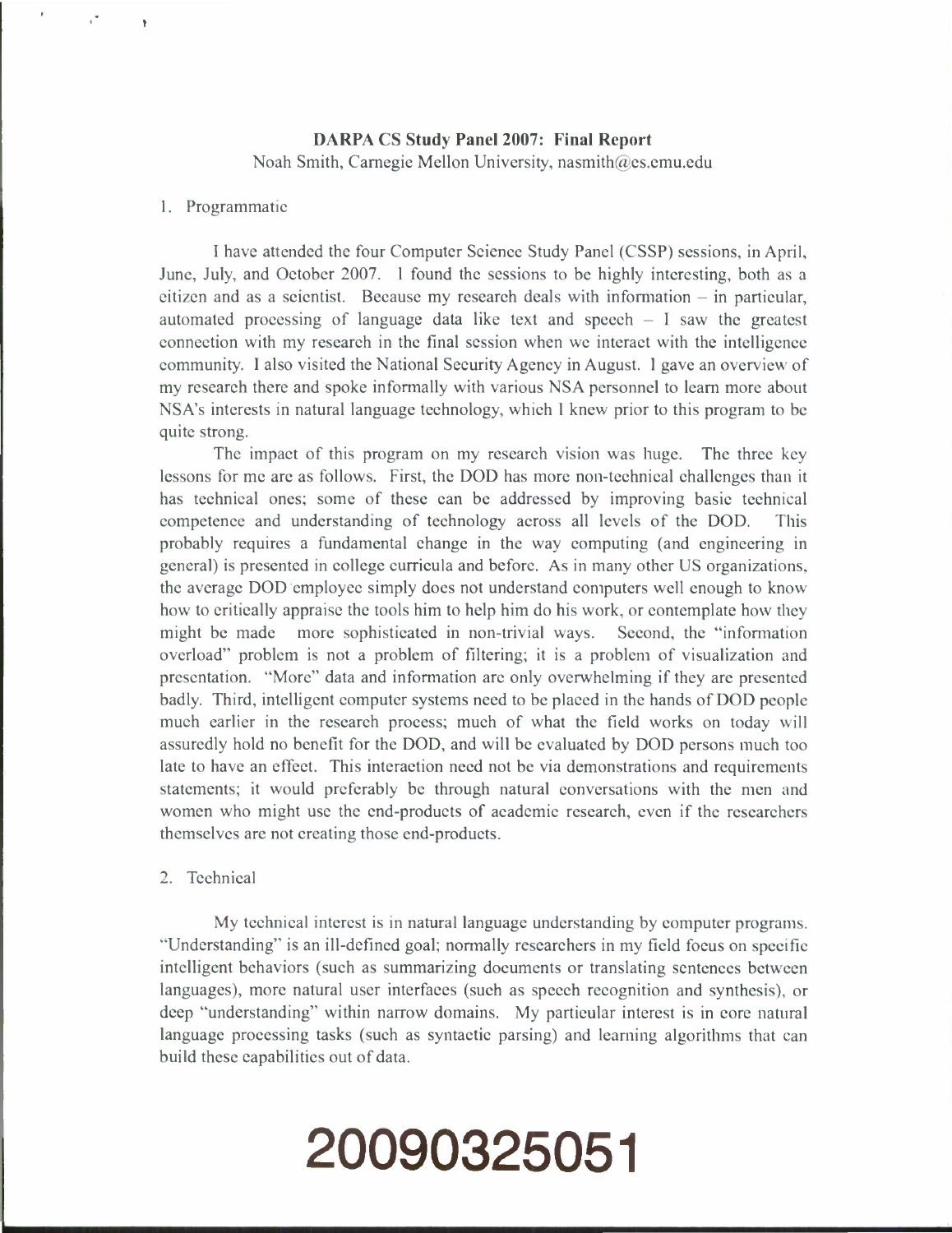The third quarter of my participation in the CS Study Group was focused heavily on the submission of a Phase 2 proposal. An abstract of the proposal follows.

We propose to develop RAVINE, a tool for Recombination, Aggregation, and Visualization of Information in Newsworthy Expressions. RAVINE will automatically produce metadata annotating freely available intelligence (specifically, news articles) to show statements attributed to various individuals over time, by different reporters.

RAVINE will perform semantic processing on these attributions to assist the intelligence analyst in tracking multiple potentially conflicting positions over time. Further, RAVINE will provide an interface to permit querying and browsing large collections of news stories based on this metadata, aiding human analysts who wish to understand not only what has been reported in the news, but also variation in news accounts around the world. RAVINE will bring state-of-the-art statistical semantic modeling to bear on the defense analyst's challenge of aggregating information from diverse intelligence sources. Importantly, RAVINE is intended for real-world use by the end of the project, requiring robustness and the ability to broadly cover many topic domains. Statistical natural language processing (NLP) technology is a powerful paradigm for building robust software for annotating text data with linguistic analysis (metadata). It enables designers to train systems from real world data instead of designing them by hand, resulting in systems that behave appropriately in the face of new or noisy inputs. The development of RAVINE will require solutions to several important research problems. Techniques for identifying relationships between news-reported natural language statements made by different people, at different times, and in different contexts will be essential. By automatically classifying these relationships, we can provide a novel visualization of reported news with respect to a given speaker (or organization), event, topic, or point in time. The relationships we aim to model include "echoes" (repetition of the same idea), topical connection (statements relevant to each other), consistent statements, agreeing statements, disagreeing statements, and statements that show a shift in attitude or belief over time. We note that earlier research has studied problems of paraphrase (McKeown, 1979) and textual entailment (Giampiccolo et al., 2007). In order to address this diverse set of semantic phenomena, we will make use of semantic parsing. Semantic parsing is any automated method that constructs a meaning representation—a type of metadata—from a piece of text. There are many different target meaning representations to choose from. Rather than starting from a particular meaning representation meant to serve all purposes, we take the view that different features of meaning are required for different tasks. As we move from simpler relationships (such as echoes) to deeper ones (such as agreement), "deeper" semantic representations will be required. A key element of our research is the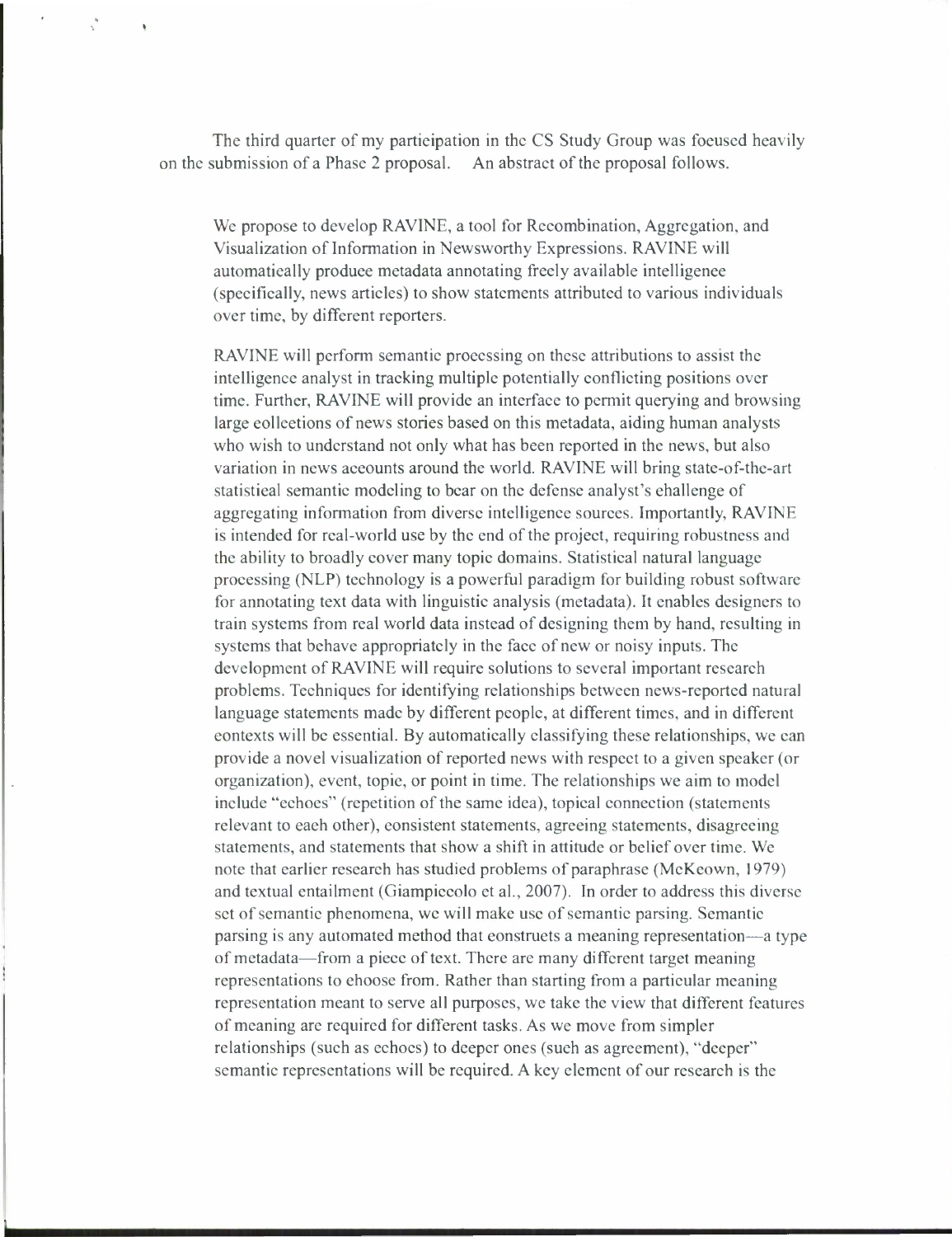design and large-scale data-driven development of semantic parsers for the particular problems identified. Unlike prior work on semantic parsing (Thompson, Mooney, and Tang, 1997; Zettlemoyer and Collins, 2005), which started with extremely narrow text domains and fixed first-order logic meaning representations, we will start with broad-domain newstext and develop minimally expensive meaning representations that suit our task.

The main product of this research project will be a Web interface that permits browsing of existing news streams in an entirely new way. The intelligence or defense analyst who uses our system will see the news from many sources recombined into a single coherent view that gives the aggregate of information conveyed. By focusing on reported statements and the individuals that made them, our system will provide a natural visualization of a news story in different informational contexts. Attributed statements carry a surprisingly large amount of information in a news story, as can be seen in figure 1. This work goes far beyond existing news aggregation techniques in that we will perform natural language analysis of the eontent of the news rather than relating stories only at the document level. The combined development of the web tool and the contributions made to language processing research areas discussed above make RAVINE an important step toward large-scale language systems and deeper language understanding.

Our most promising transition partners for Phase 3 are the intelligence agencies: the NSA, the CIA, and the DIA.

#### 3. Funding

÷,

Incurred expenses:

| \$100,192 | total                                                            |
|-----------|------------------------------------------------------------------|
| \$28,260  | indirect costs                                                   |
| \$71,932  | total direct costs                                               |
| \$2,861   | foreign travel ( $PI - ACL$ 2007, June-July 2007)                |
|           | 2007, NSA visit August 2007, 2 Ph.D. students to HLT-NAACL 2007) |
| \$7,656   | domestic travel (PI – panel sessions 1-4 and HLT-NAACL           |
| \$4,001   | operating expenses (computer support)                            |
| \$21,585  | salary and tuition (graduate assistant, Sept.-Dee. 2007)         |
| \$6,739   | benefits (PI, June-August 2007)                                  |
| \$29,089  | salary (PI, June-August 2007)                                    |